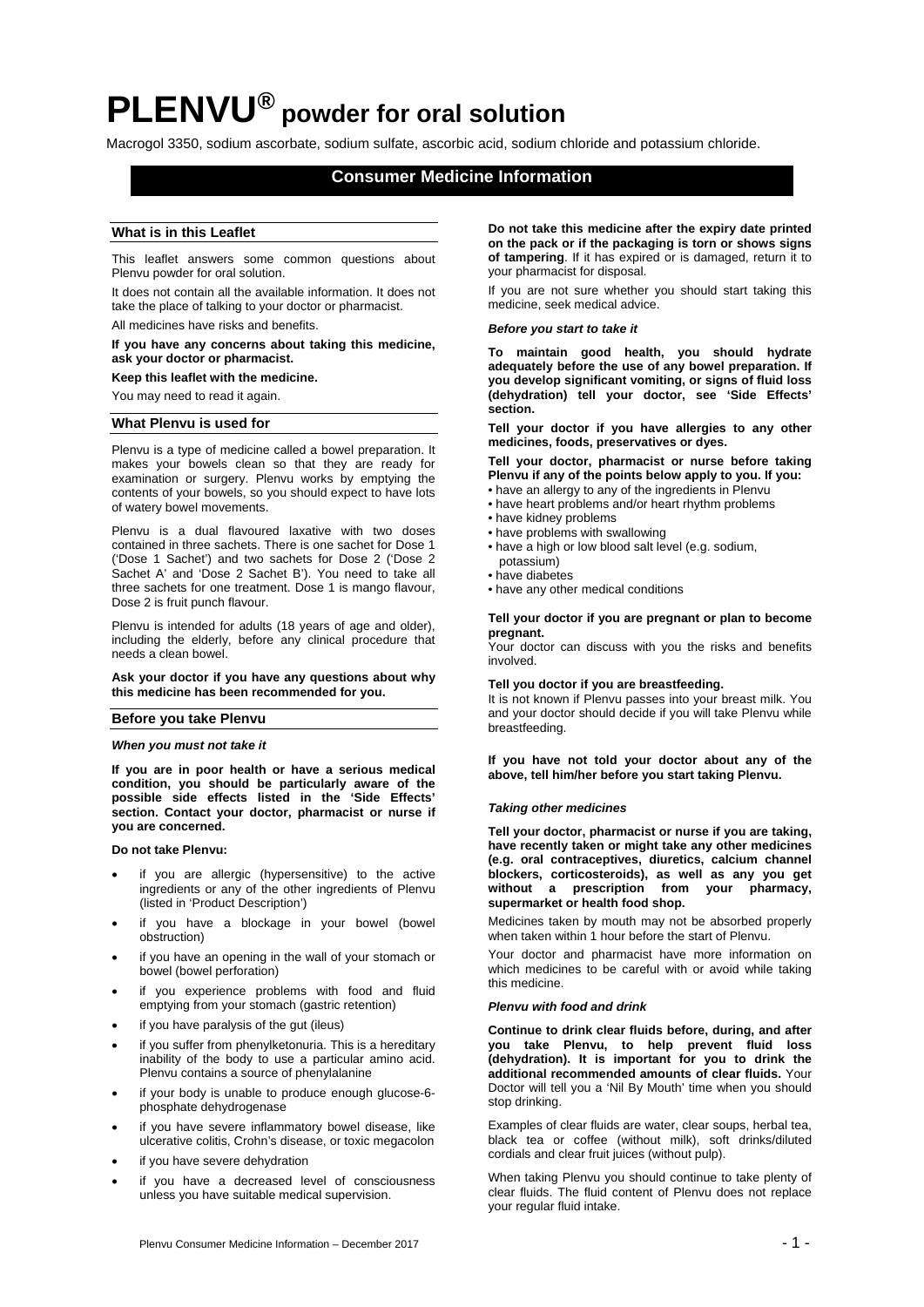**Important: Do not drink alcohol, milk, anything coloured red or purple (e.g. blackcurrant juice) or any other drinks containing pulp material and do not eat while taking Plenvu and until after your clinical procedure.** 

#### Two-day split dosing schedule and day before dosing schedule

On the day before the clinical procedure you can eat a light breakfast followed by a light lunch and must finish eating this meal at least 3 hours before you start taking Plenvu, after which you may only consume clear fluids.

## Morning only dosing schedule

On the day before the clinical procedure you can eat a light breakfast followed by a light lunch, and clear soup and/or plain yogurt for dinner (which should be completed by approximately 8 pm). You may only consume clear fluids from after dinner on the evening before the clinical procedure. No breakfast is allowed on the morning of the clinical procedure.

## **Your Doctor may give you additional dietary advice which you should follow.**

# **How to take Plenvu**

Unless your doctor has given you specific instructions, please follow these dosage and dietary instructions. Check with your doctor, pharmacist or nurse if you are not sure.

You must read, understand and follow the instructions for use.

Your doctor may prescribe the two-day split dosing schedule, the morning only dosing schedule or the day before dosing schedule depending on the scheduling of your clinical procedure.

Before you take Plenvu, please read carefully the following instructions. You need to know:

- When to take Plenvu
- How to prepare Plenvu
- How to drink Plenvu
- What you should expect to happen

#### **When to take Plenvu**

Your treatment with Plenvu must be completed before your clinical procedure.

This course of treatment may be taken as divided doses as described below:

## **Two-day split dosing schedule**

Take 500 mL of Dose 1 of PLENVU (followed by an additional 500 mL of clear fluid) in the evening before the clinical procedure (at approximately 6 pm) and 500 mL of Dose 2 of Plenvu (followed by an additional 500 mL of clear fluid) in the early morning of the day of the clinical procedure (approximately 6 am), or

#### **Morning only dosing schedule**

Take 500 mL of Dose 1 of PLENVU (followed by an additional 500 mL of clear fluid) and 500 mL of Dose 2 of PLENVU (followed by additional 500 mL of clear fluid) in the morning of the day of the clinical procedure (Dose 1 at approximately 5 am); the time between finishing the first dose and starting the second dose should be separated by a minimum 1 hour interval, or

# **Day before dosing schedule**

Take 500 mL of Dose 1 of PLENVU (followed by an additional 500 mL of clear fluid) and 500 mL of Dose 2 of PLENVU (followed by an additional 500 mL of clear fluid) in the evening of the day before the clinical procedure (Dose 1 at approximately 6 pm); the time between finishing the first dose and starting the second dose should be separated by a minimum 1 hour interval.

**Your doctor will tell you which dosing schedule to follow. DO NOT add any other ingredients to the doses.** 

## **How to prepare Plenvu Dose 1**

- Open the carton and remove the Dose 1 sachet.
- Pour the contents of Dose 1 into a measuring container that can hold 500 mL of fluid.
- Add water (not chilled) to make up to 500 mL and stir until all the powder has dissolved. This may take up to approximately 8 minutes.



#### **How to drink Plenvu Dose 1**

Drink the 500 mL Plenvu Dose 1 solution over 30 minutes. Try to drink a glassful every 10 to 15 minutes. Drink an additional 500 mL of clear fluid over the next 30 minutes. Water, clear soup, diluted cordials/clear fruit juice (without pulp), herbal tea, black tea or coffee (without milk) are all suitable.



## **How to prepare Plenvu Dose 2**

- When you are ready to take Dose 2 pour the contents of Dose 2 Sachet A and Dose 2 Sachet B into a measuring container that can hold 500 mL of fluid.
- Add water (not chilled) to make up to 500 mL and stir until all the powder has dissolved. This may take up to approximately 8 minutes.



## **How to drink Plenvu Dose 2**

At the time you were given, based on the recommended dosing schedule, drink the 500 mL Plenvu Dose 2 solution over 30 minutes. Drink an additional 500 mL of clear fluid over the next 30 minutes.



**In addition to Plenvu and the additional clear fluid after each dose, you are encouraged to drink extra clear fluid as needed to avoid thirst. Drinking clear fluids will help prevent fluid loss (dehydration).** You must stop drinking all fluids at least 2 hours prior to your clinical procedure. Your doctor should tell you your 'NIL BY MOUTH' time.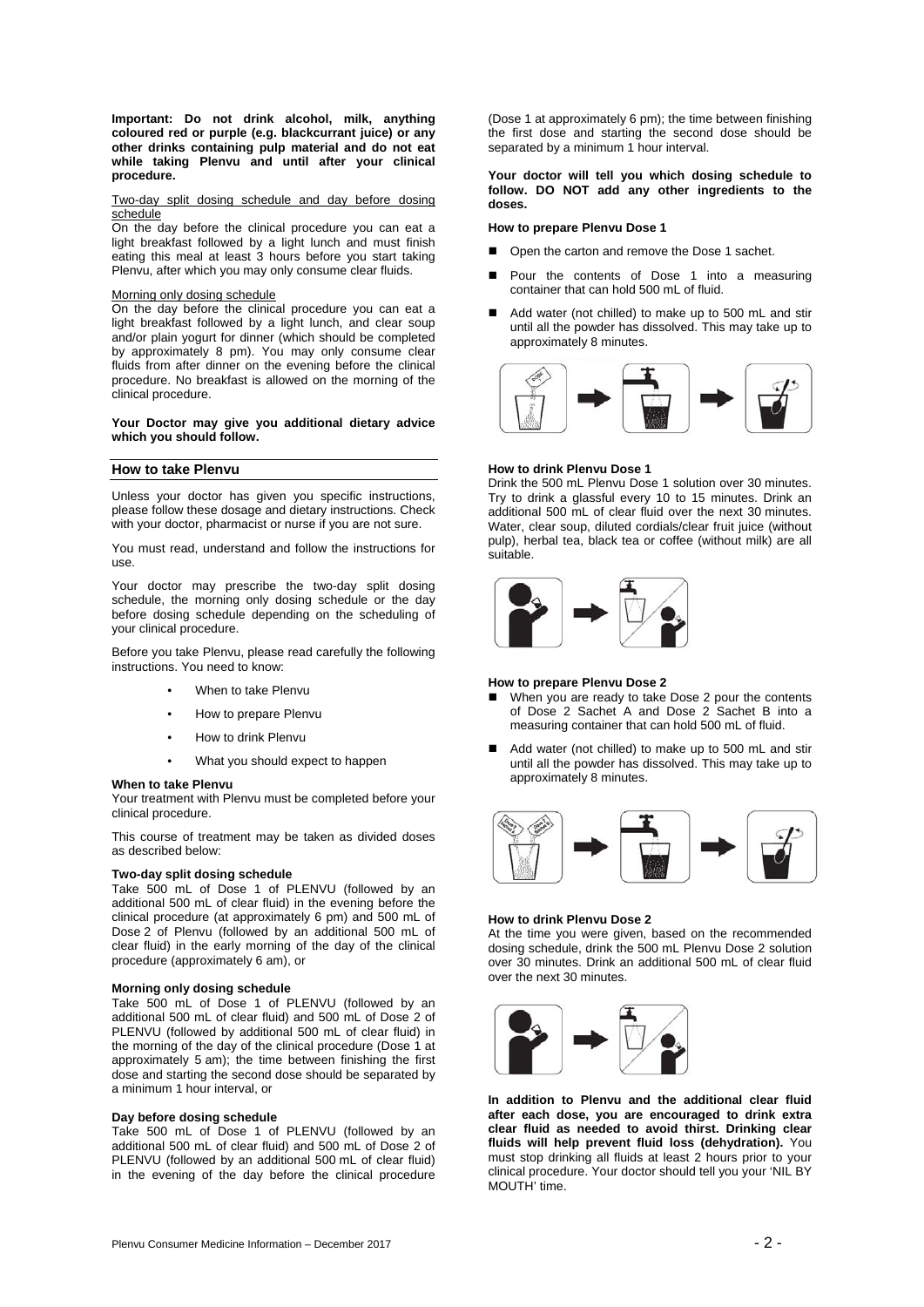## **What you should expect to happen**

When you start drinking the Plenvu solution, it is important that you stay close to a toilet. At some point, you will start to experience watery bowel movements. This is quite normal and indicates that the Plenvu solution is working. You may have stomach area bloating before you have your first bowel movement.

If you follow these instructions, your bowel will be clean, and this will help you to have a successful clinical procedure. You should allow sufficient time after your bowel movements have subsided to travel to the clinic/ hospital

After your procedure you should maintain adequate fluid intake for good health.

#### *If you forget to take it*

**If you forget to take Plenvu as instructed, take it as soon as you realise you have not taken it and contact your doctor, pharmacist or nurse for advice prior to the clinical procedure. It is important that you have allowed sufficient time to complete your course of Plenvu in order to ensure your bowel is fully cleaned at least 2 hours prior to the clinical procedure.** 

**If you have any further questions on the use of this medicine, ask your doctor, pharmacist or nurse.** 

## *If you take too much (overdose)*

**Immediately telephone your doctor or the Poisons Information Centre** (telephone 13 11 26 in Australia or 0800 764 766 in New Zealand) for advice, or go to the Accident and Emergency department at the nearest hospital, if you think that you or anyone else may have taken too much Plenvu.

## **While you are using Plenvu**

#### *Things you must do*

**Tell any other doctors, dentists, and pharmacists who treat you that you are taking this medicine**.

## *Things you must not do*

**Do not use Plenvu for any other conditions unless your doctor tells you to.** 

**Do not give your medicine to anyone else, even if they have the same condition as you.** 

#### **Side effects**

#### **Tell a doctor or pharmacist as soon as possible if you do not feel well while you are using Plenvu.**

All medicines can have unwanted effects. Sometimes they are serious, most of the time they are not. Do not be alarmed by this list of possible side effects. You may not experience any of them.

## **Ask a doctor or pharmacist to answer any questions that you may have.**

It is normal to get diarrhoea when you take Plenvu. If you do not have a bowel movement within 6 hours of taking Plenvu, stop the intake and contact your doctor immediately.

**As with other medicines there is a small risk of serious allergic reactions. Stop your intake and tell your doctor immediately or go to the Accident & Emergency department of your nearest hospital if you notice any of the following side effects, as these may be symptoms of a severe allergic reaction:** 

- extreme fatigue
- palpitations
- sudden or severe itching, skin rash, hives
- shortness of breath, asthma, wheezing
- swelling of your face, lips or tongue (which may make swallowing or breathing difficult), ankles or other part of your body

**Tell your doctor immediately if you have any of these symptoms of a loss of too much body fluid (dehydration) while taking Plenvu:** 

- confusion
- dizziness
- excessive thirst
- headache
- urinating less often than normal or dark coloured urine
- vomiting

Also, tell your doctor right away if you have severe stomach-area (abdomen) pain.

Rarely, serious heart rhythm problems may occur (i.e. heart may feel like it's pounding, fluttering or beating irregularly, often for a few seconds or possibly a few minutes) with the use of laxatives for bowel preparation, especially in patients with underlying heart disease or salts disturbance.

Other side effects by frequency:

Common side effects (may affect up to 1 in 10 people): Dehydration, nausea (feeling sick), vomiting.

Uncommon side effects (may affect up to 1 in 100 people): Abdominal bloating and pain, aches and pains, allergic reaction, chills, fatigue, headache or migraine, hot flushes, increased blood glucose level in diabetic patients, increased heart rate, palpitations, soreness of the anus, sleepiness, temporary increase in blood pressure, temporary increase in liver enzymes, thirst, various salt (electrolyte) imbalances and weakness. You also may be feeling generally unwell.

#### **Tell your doctor or pharmacist if you notice anything that is making you feel unwell.**

Other side effects not listed above may also occur in some people.

#### **Storage**

#### **Keep it where children cannot reach it.**

A locked cupboard at least one-and-a-half metres above the ground is a good place to store medicines.

## **Do not use this medicine after the expiry date which is stated on the sachets and carton, after "EXP***".*

The expiry date refers to the last day of that month.

Please note that the expiry dates may be different for each of the sachets and carton.

# **Before use, store Plenvu sachets below 30°C.**

After you have dissolved Plenvu in the water, the solution may be stored (keeping covered) at or below 25°C. It may also be stored in the refrigerator (2°C to 8°C). Do not keep it for more than 6 hours.

## **Do not store Plenvu or any other medicines in the bathroom or near a sink. Do not leave it on a window sill or in the car.**

Heat and dampness can destroy some medicines.